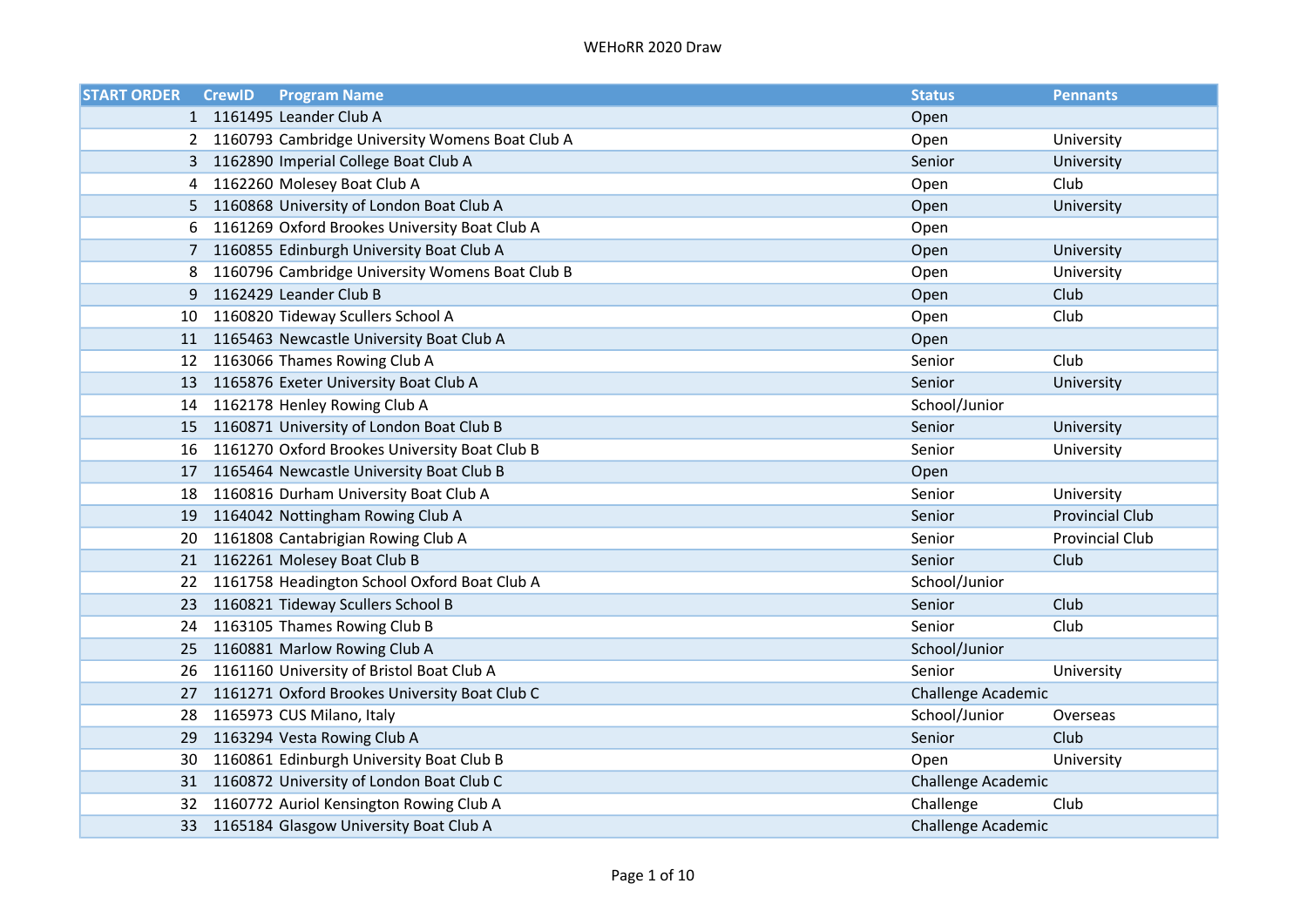|     | 34 1160817 Durham University Boat Club B                     | Senior             | University                    |
|-----|--------------------------------------------------------------|--------------------|-------------------------------|
|     | 35 1160809 Mortlake Anglian & Alpha Boat Club                | Challenge          | Club                          |
| 36  | 1163863 Agecroft Rowing Club A                               | Senior             | <b>Provincial Club</b>        |
| 37  | 1160971 Nottinghamshire County Rowing Assn                   | Senior             | <b>Provincial Club Small</b>  |
| 38  | 1160776 City of Oxford Rowing Club A                         | Senior             | Club                          |
| 39. | 1165342 Bath University Boat Club A                          | Challenge Academic |                               |
| 40  | 1161960 Lea Rowing Club A                                    | Masters B          |                               |
| 41  | 1165883 Cambridge University Womens Boat Club C              | Senior             | University                    |
| 42  | 1162797 Nottingham University Boat Club A                    | Open               |                               |
|     | 43 1162180 Henley Rowing Club B                              | School/Junior      |                               |
|     | 44 1160770 Putney Town Rowing Club A                         | Challenge          | Club                          |
|     | 45 1160876 Upper Thames Rowing Club                          | <b>Masters B</b>   | Club                          |
| 46  | 1160835 St Andrews University Boat Club A                    | Challenge Academic |                               |
| 47  | 1162253 Wallingford Rowing Club                              | Masters D          | Club                          |
|     | 48 1162571 Lea Rowing Club B                                 | School/Junior      |                               |
| 49  | 1161546 City of Bristol Rowing Club A                        | Senior             | <b>Provincial Club</b>        |
| 50. | 1163295 Vesta Rowing Club B                                  | Senior             | Club                          |
| 51. | 1161488 City of Oxford College (Activate Learning Boat Club) | Open               |                               |
| 52. | 1162348 Oxford University Womens Boat Club                   | Open               | University                    |
|     | 53 1161961 Lea Rowing Club C                                 | Open               | Club                          |
|     | 54 1164670 London Rowing Club                                | Open               | Club Medium                   |
|     | 55 1161962 Lea Rowing Club D                                 | Open               | Club                          |
| 56  | 1162799 Nottingham University Boat Club B                    | Open               | University                    |
| 57. | 1160789 Maidstone Invicta Rowing Club A                      | Open               | <b>Provincial Club Medium</b> |
|     | 58 1161494 St Andrew Boat Club                               | Open               | <b>Provincial Club Small</b>  |
|     | 59 1161393 Liverpool University Boat Club A                  | Open               | University                    |
| 60  | 1162302 Worcester Rowing Club A                              | Open               | <b>Provincial Club</b>        |
| 61  | 1160807 Staines Boat Club                                    | Open               | Club Medium                   |
| 62  | 1160783 Broxbourne Rowing Club A                             | Open               |                               |
|     | 63 1161329 Royal Air Force Rowing Club                       | Open               |                               |
|     | 64 1162866 Bristol Ariel Rowing Club                         | Open               | <b>Provincial Club</b>        |
|     | 65 1161413 Newark Rowing Club                                | Open               | <b>Provincial Club Medium</b> |
| 66  | 1162244 Weybridge Rowing Club                                | Open               | Club Medium                   |
| 67  | 1161537 Lea Rowing Club E                                    | Open               | Club                          |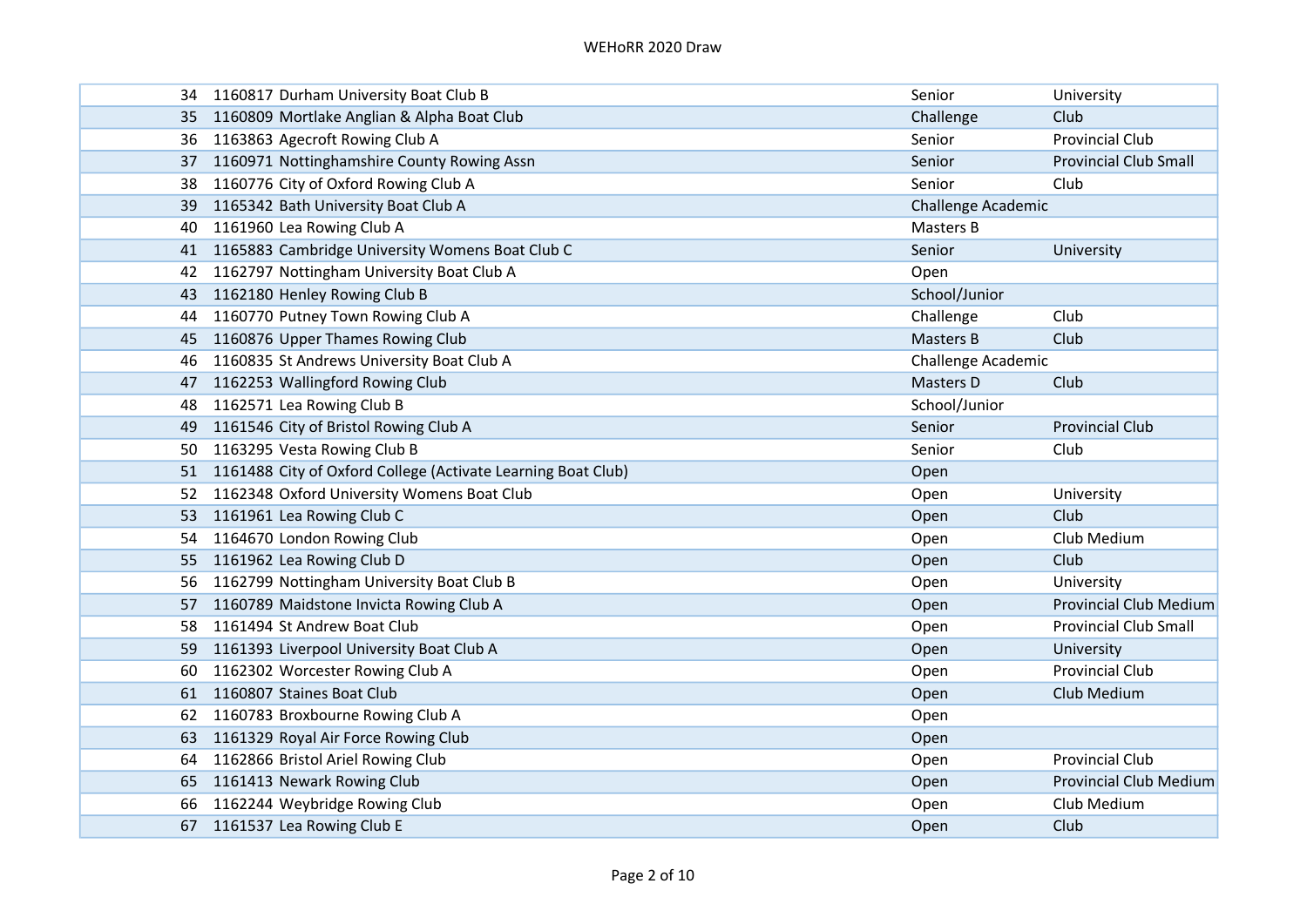| 68  | 1161674 Tideway Scullers School C                                                                       | Senior           | Club                          |
|-----|---------------------------------------------------------------------------------------------------------|------------------|-------------------------------|
| 69  | 1160749 Barnes Bridge Ladies Rowing Club A                                                              | Senior           | Club                          |
| 70  | 1165482 Newcastle University Boat Club C                                                                | Senior           | University                    |
|     | 71 1161639 City of Bristol Rowing Club B                                                                | Senior           | <b>Provincial Club</b>        |
| 72. | 1165125 Aberdeen Uni/Glasgow Uni/Strathclyde Park/Robert Gordon Uni                                     | Senior           |                               |
| 73  | 1163106 Thames Rowing Club C                                                                            | Senior           | Club                          |
| 74  | 1164044 Nottingham Rowing Club B                                                                        | Senior           | <b>Provincial Club</b>        |
| 75  | 1166004 Newcastle University Boat Club D                                                                | Senior           | University                    |
| 76  | 1165518 Leicester University Boat Club A                                                                | Senior           | University                    |
|     | 77 1161437 Army Rowing Club                                                                             | Senior           | Club Small                    |
| 78  | 1164342 University of Bristol Boat Club B                                                               | Senior           | University                    |
|     | 79 1162198 Bideford Amateur Rowing Club                                                                 | Senior           | <b>Provincial Club</b>        |
| 80  | 1163590 Jesus College (Cambridge) Boat Club A                                                           | Senior           | University                    |
| 81  | 1162280 Sheffield University Rowing Club A                                                              | Senior           | University                    |
|     | 82 1161550 St Mary's College Boat Club                                                                  | Senior           | University                    |
| 83  | 1161505 Downing College Boat Club                                                                       | Senior           | University                    |
| 84  | 1165334 University of Birmingham Boat Club A                                                            | Senior           | University                    |
| 85  | 1166152 Somerville College Boat Club                                                                    | Senior           | University                    |
| 86  | 1161140 Poplar Blackwall & District Rowing Club                                                         | Senior           | Club Medium                   |
| 87  | 1165555 Sheffield Hallam University Rowing Club                                                         | Senior           | University                    |
| 88  | 1164920 Ruder-Club Tegel 1886 E.V, Germany A                                                            | Open             | Overseas                      |
| 89  | 1160758 Ruderclub Zurich/Thalwil, Switzerland                                                           | Open             | Overseas                      |
| 90  | 1163339 Ruder-Club Tegel 1886 E.V, Germany B                                                            | Open             | Overseas                      |
| 91  | 1160810 Aviron CentraleSupélec Paris, France                                                            | Open             | <b>UniversityOverseas</b>     |
| 92  | 1162929 Worcester Rowing Club B                                                                         | Masters A        | <b>Provincial Club</b>        |
| 93  | 1161883 Tideway Scullers School/Quintin Boat Club                                                       | Masters B        |                               |
| 94  | 1165443 Thames Rowing Club D                                                                            | Masters B        | Club                          |
| 95  | 1161350 Lea Rowing Club F                                                                               | Masters B        | Club                          |
| 96  | 1161677 Champion Of The Thames (Cambridge) RC B                                                         | Masters B        | <b>Provincial Club Medium</b> |
| 97  | 1165824 Fulham Reach Boat Club                                                                          | <b>Masters B</b> | Club Small                    |
| 98  | 1161410 Bewdley Rowing Club                                                                             | Masters C        |                               |
| 99  | 1160778 Quintin/Upper Thames/Strathclyde Park/City of Bristol/Szeged Hungary/Grosvenor/Walton Masters C |                  |                               |
| 100 | 1164472 Sons of the Thames Rowing Club A                                                                | Masters C        | Club Medium                   |
|     | 101 1165400 Cantabrigian Rowing Club D                                                                  | Masters C        | <b>Provincial Club</b>        |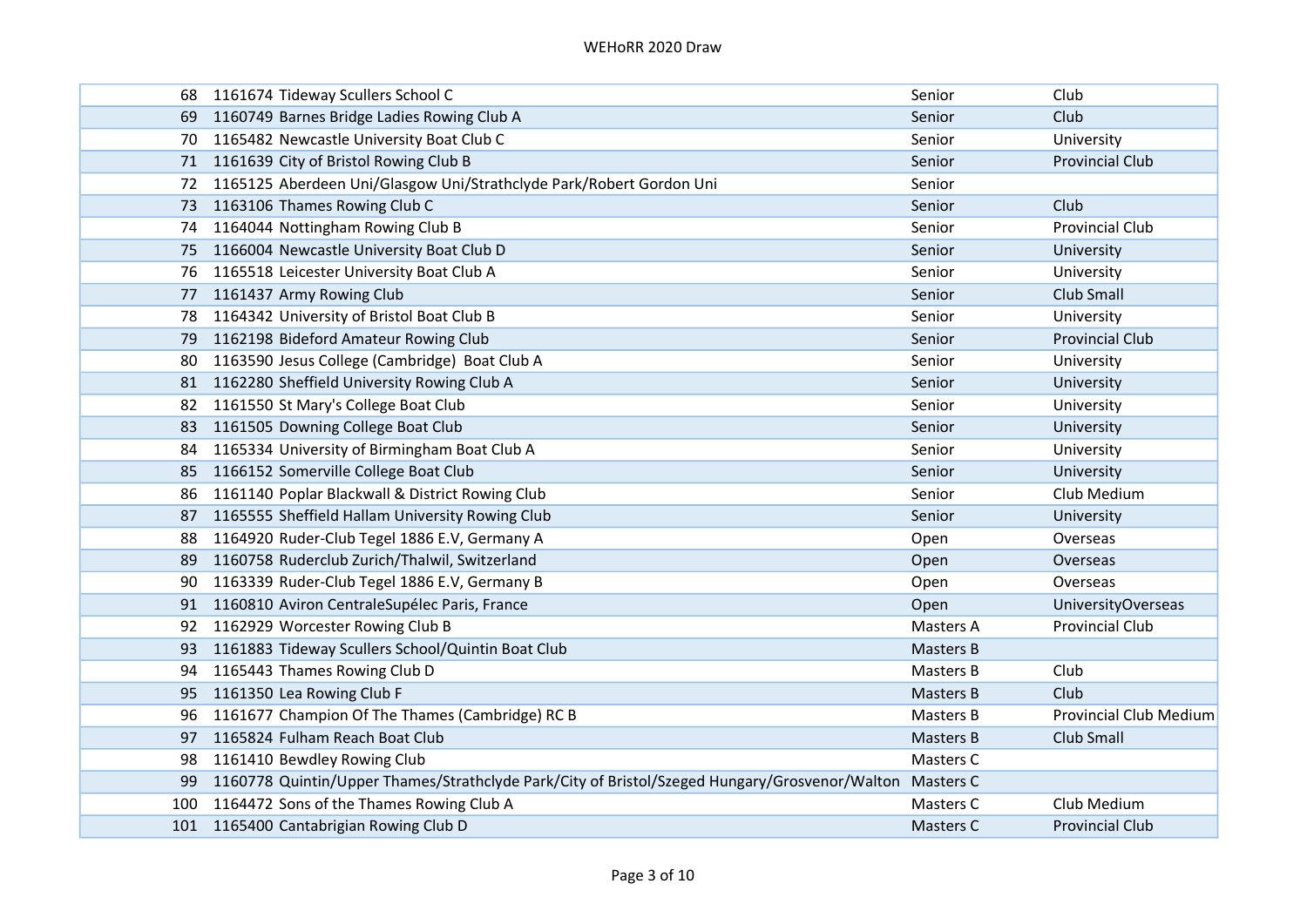|     | 102 1160759 Putney Town Rowing Club B                                                 | Masters C        |                               |
|-----|---------------------------------------------------------------------------------------|------------------|-------------------------------|
| 103 | 1160813 Ironbridge Rowing Club A                                                      | Masters C        | <b>Provincial Club Small</b>  |
| 104 | 1163395 Ruderclub Zurich/Schaffhausen, Switzerland                                    | Masters C        | Overseas                      |
|     | 105 1161985 Zwolsche Roei en Zeilvereniging, Netherlands/Putney High School           | <b>Masters C</b> | Overseas                      |
|     | 106 1164094 Canottieri Padova/Retica, Italy                                           | Masters C        | Overseas                      |
| 107 | 1165037 Canottieri Corgeno, Italy                                                     | Masters C        | Overseas                      |
| 108 | 1161057 Milton Keynes Rowing Club                                                     | Masters D        | <b>Provincial Club Medium</b> |
| 109 | 1160751 Team Keane Sculling School                                                    | Masters D        |                               |
|     | 110 1162060 Walton Rowing Club A                                                      | Masters D        | Club Medium                   |
|     | 111 1161752 Lea/Row Zambezi/Yare/MortlakeA&A/Quintin/Thames                           | Masters D        |                               |
|     | 112 1161911 Christchurch Rowing Club                                                  | Masters D        | <b>Provincial Club Small</b>  |
|     | 113 1161490 Runcorn Rowing Club                                                       | Masters D        | <b>Provincial Club Small</b>  |
|     | 114 1161760 Pengwern Boat Club                                                        | Masters D        |                               |
|     | 115 1162289 Ross Rowing Club A                                                        | Masters D        | <b>Provincial Club Medium</b> |
|     | 116 1162200 Potsdamer RC-Germania, RV Hellas Offenbach, WSV Offenbach Bürgel, RC Möve | Masters D        | Overseas                      |
| 117 | 1164887 Ruder-Club Tegel 1886 E.V, Germany C                                          | <b>Masters D</b> | Overseas                      |
| 118 | 1164481 Wallingford City of Sheffield/Bedford/Upper Thames                            | Masters E        |                               |
| 119 | 1160782 Broxbourne Rowing Club B                                                      | <b>Masters E</b> |                               |
| 120 | 1164749 Kingston/Sons of the Thames/Avon County                                       | Masters E        |                               |
|     | 121 1161484 Champion Of The Thames (Cambridge) RC A                                   | <b>Masters E</b> | <b>Provincial Club Medium</b> |
|     | 122 1160769 Peterborough City Rowing Club A                                           | Masters E        | <b>Provincial Club Medium</b> |
|     | 123 1161946 Walbrook Rowing Club                                                      | <b>Masters F</b> | Club                          |
| 124 | 1161570 Tideway Scullers/Mortlake A&A/Twickenham                                      | <b>Masters F</b> |                               |
| 125 | 1161903 Thames/Mortlake/Barnes Bridge/Tideways Scullers/Medway/Kingston               | Masters G        |                               |
|     | 126 1161251 Marlow Rowing Club B                                                      | Challenge        | Club                          |
|     | 127 1163111 Thames Rowing Club E                                                      | Challenge        | Club                          |
| 128 | 1163297 Tyne Amateur Rowing Club A                                                    | Challenge        | <b>Provincial Club</b>        |
| 129 | 1163109 Thames Rowing Club F                                                          | Challenge        | Club                          |
| 130 | 1161156 Curlew Rowing Club                                                            | Challenge        | Club                          |
|     | 131 1162277 Kingston Rowing Club A                                                    | Challenge        | Club                          |
|     | 132 1163296 Vesta Rowing Club C                                                       | Challenge        | Club                          |
|     | 133 1162446 City of Cambridge Rowing Club A                                           | Challenge        | <b>Provincial Club</b>        |
|     | 134 1164682 City of Cambridge Rowing Club B                                           | Challenge        | <b>Provincial Club</b>        |
|     | 135 1161819 Cambridge 99 Rowing Club A                                                | Challenge        | <b>Provincial Club</b>        |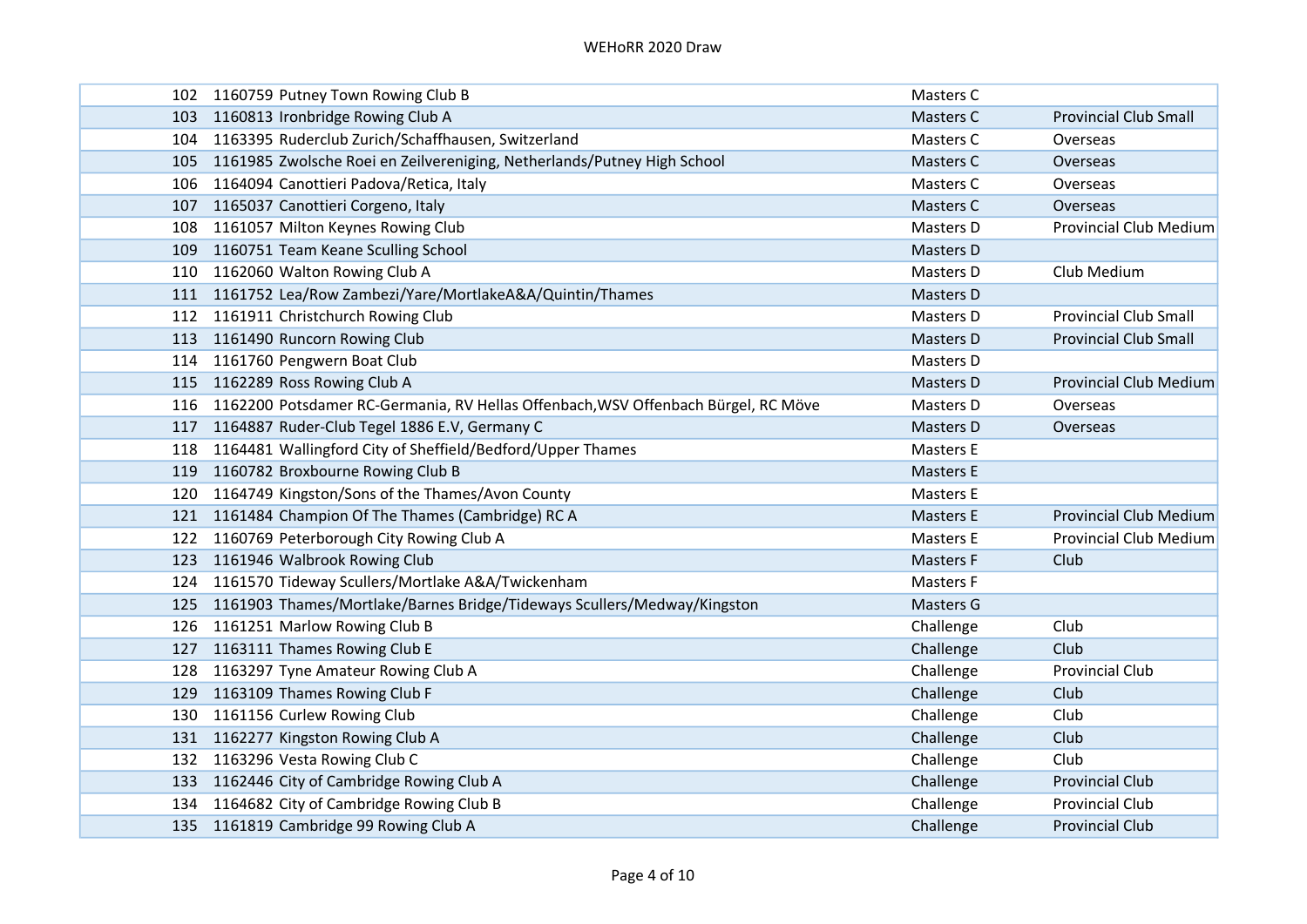| 136 | 1161077 Warwick Boat Club                                   | Challenge                 |                               |
|-----|-------------------------------------------------------------|---------------------------|-------------------------------|
| 137 | 1161328 Ardingly Rowing Club                                | Challenge                 | <b>Provincial Club Medium</b> |
|     | 138 1162804 University of York Boat Club A                  | Challenge Academic        |                               |
|     | 139 1165606 Tyne Amateur Rowing Club B                      | Challenge                 | <b>Provincial Club</b>        |
|     | 140 1163080 Exeter Rowing Club Ltd                          | Challenge                 | <b>Provincial Club</b>        |
|     | 141 1160755 Barnes Bridge Ladies Rowing Club B              | Challenge                 | Club                          |
| 142 | 1160779 York City Rowing Club                               | Challenge                 | <b>Provincial Club</b>        |
| 143 | 1160803 Auriol Kensington Rowing Club B                     | Challenge                 | Club                          |
| 144 | 1160773 Furnivall Sculling Club A                           | Challenge                 | Club                          |
|     | 145 1163396 Marlow Rowing Club C                            | Challenge                 | Club                          |
|     | 146 1163915 Sheffield, City Of, Rowing Club                 | Challenge                 | <b>Provincial Club</b>        |
|     | 147 1160806 St Aidans College Boat Club                     | Challenge Academic        |                               |
| 148 | 1165656 Hatfield College Boat Club                          | Challenge Academic        |                               |
|     | 149 1165878 Exeter University Boat Club B                   | <b>Challenge Academic</b> |                               |
|     | 150 1163831 Leeds Rowing Club                               | Challenge                 | <b>Provincial Club Small</b>  |
|     | 151 1165128 Aberdeen Uni/Robert Gordon Uni                  | Challenge                 |                               |
|     | 152 1162288 University College London Boat Club A           | Challenge Academic        |                               |
| 153 | 1160761 University of Warwick Boat Club A                   | <b>Challenge Academic</b> |                               |
| 154 | 1162061 Walton Rowing Club B                                | Challenge                 | Club Medium                   |
|     | 155 1163552 Reading Rowing Club                             | Challenge                 |                               |
|     | 156 1160805 Auriol Kensington Rowing Club C                 | Challenge                 | Club                          |
|     | 157 1165880 Exeter University Boat Club C                   | <b>Challenge Academic</b> |                               |
|     | 158 1160902 Wolfson College (Oxford) Boat Club A            | <b>Challenge Academic</b> |                               |
|     | 159 1161809 Cantabrigian Rowing Club B                      | Senior                    | <b>Provincial Club</b>        |
|     | 160 1161157 Grey College Boat Club A                        | Challenge Academic        |                               |
|     | 161 1161810 Cantabrigian Rowing Club C                      | Senior                    | <b>Provincial Club</b>        |
|     | 162 1160777 City of Oxford Rowing Club B                    | Challenge                 | Club                          |
| 163 | 1163340 Kings College London Boat Club A                    | Challenge Academic        |                               |
| 164 | 1160757 Van Mildert Boat Club                               | Challenge Academic        |                               |
|     | 165 1161201 Sir William Perkins's School Rowing Club A      | Challenge                 |                               |
|     | 166 1165190 University of Surrey Boat Club A                | Challenge Academic        |                               |
|     | 167 1164388 Nottingham Trent University Rowing Club         | <b>Challenge Academic</b> |                               |
|     | 168 1165350 Royal Free & Univ Coll Medical School Boat Club | Challenge Academic        |                               |
|     | 169 1162943 Cardiff University Boat Club A                  | Challenge Academic        |                               |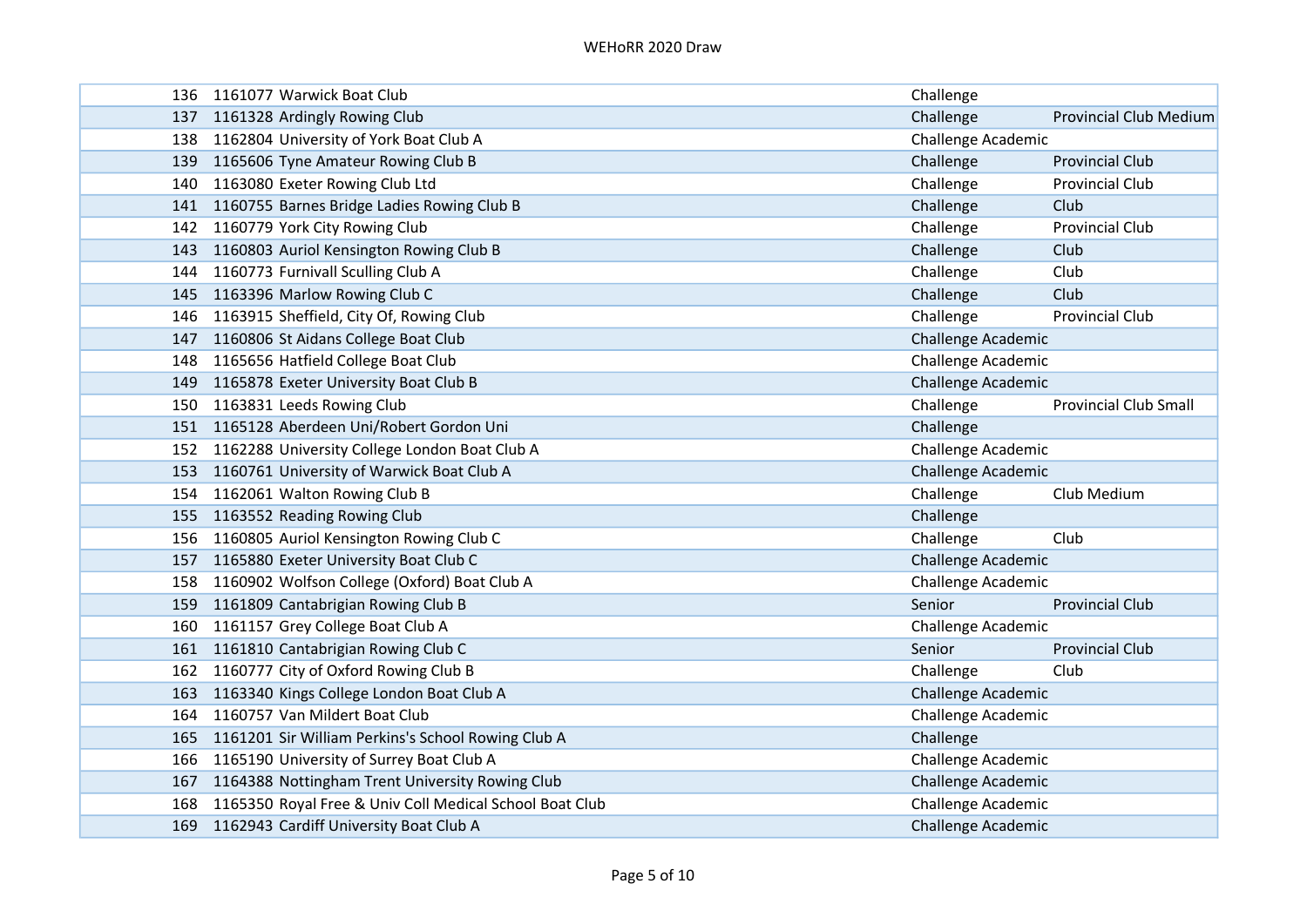|     | 170 1161205 Sir William Perkins's School Rowing Club B | Challenge                 |                               |
|-----|--------------------------------------------------------|---------------------------|-------------------------------|
|     | 171 1162914 Hertford College Boat Club                 | Challenge Academic        |                               |
|     | 172 1162944 Cardiff University Boat Club B             | Challenge Academic        |                               |
|     | 173 1165806 Collingwood College Boat Club              | Challenge Academic        |                               |
|     | 174 1161860 Isle of Ely Rowing Club                    | Challenge                 | <b>Provincial Club Small</b>  |
|     | 175 1162862 Walton Rowing Club C                       | Challenge                 | Club Medium                   |
|     | 176 1162279 Kingston Rowing Club B                     | Challenge                 | Club                          |
| 177 | 1161544 City of Bristol Rowing Club C                  | Challenge                 | <b>Provincial Club</b>        |
|     | 178 1165833 Gravesend Rowing Club                      | Challenge                 | Club Small                    |
|     | 179 1161260 Twickenham Rowing Club A                   | Challenge                 | Club                          |
|     | 180 1161731 London School Of Economics Rowing Club     | Challenge Academic        |                               |
|     | 181 1165218 Murray Edwards College Boat Club           | Challenge Academic        |                               |
|     | 182 1161054 Maidenhead Rowing Club                     | Challenge                 | Club                          |
|     | 183 1163058 Wolfson College (Oxford) Boat Club B       | Challenge Academic        |                               |
|     | 184 1165393 Southampton University Boat Club A         | Challenge Academic        |                               |
|     | 185 1166023 Leeds University Boat Club A               | Challenge Academic        |                               |
|     | 186 1160920 Royal Veterinary College Boat Club         | Challenge Academic        |                               |
|     | 187 1163792 Globe Rowing Club A                        | Senior                    | Club Medium                   |
|     | 188 1162440 Avon County Rowing Club A                  | Challenge                 | <b>Provincial Club Medium</b> |
|     | 189 1162805 University of York Boat Club B             | Challenge Academic        |                               |
|     | 190 1163488 Oxford Academicals Rowing Club A           | Challenge                 |                               |
|     | 191 1163232 St Johns College (Durham) Boat Club A      | Challenge Academic        |                               |
|     | 192 1166162 Cardiff City Rowing Club                   | Challenge                 | <b>Provincial Club Small</b>  |
|     | 193 1162276 St Neots Rowing Club                       | Challenge                 | <b>Provincial Club Medium</b> |
|     | 194 1165495 Pembroke College (Cambridge) Boat Club     | Challenge Academic        |                               |
|     | 195 1163943 St Cuthberts Society Boat Club             | Challenge Academic        |                               |
|     | 196 1165882 New College Boat Club                      | Challenge Academic        |                               |
| 197 | 1161989 Twickenham Rowing Club B                       | Challenge                 | Club                          |
| 198 | 1162231 University College (Oxford) Boat Club          | Challenge Academic        |                               |
|     | 199 1161994 University of Chester Rowing Club          | <b>Challenge Academic</b> |                               |
|     | 200 1166041 Wadham College Boat Club                   | Challenge Academic        |                               |
|     | 201 1163593 Fitzwilliam College Boat Club A            | Challenge Academic        |                               |
|     | 202 1164490 Lady Margaret Boat Club A                  | Challenge                 |                               |
|     | 203 1161643 Castle Dore Rowing Club                    | Challenge                 | <b>Provincial Club Small</b>  |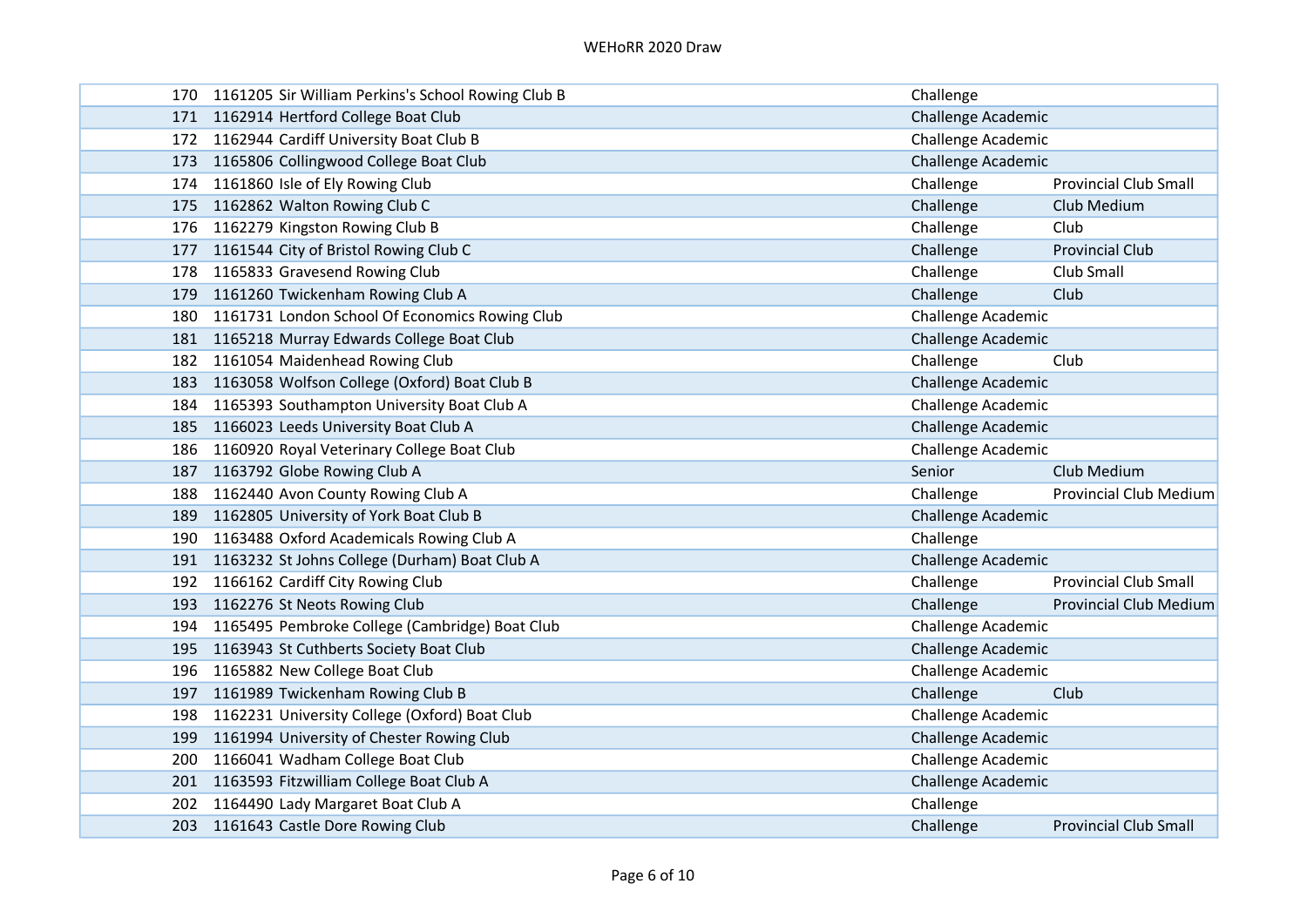|     | 204 1165151 Edinburgh University Boat Club C                    | Challenge Academic        |                               |
|-----|-----------------------------------------------------------------|---------------------------|-------------------------------|
|     | 205 1160774 Furnivall Sculling Club B                           | Challenge                 | Club                          |
|     | 206 1162050 Churchill College Boat Club                         | Challenge Academic        |                               |
|     | 207 1165653 Darwin College Boat Club                            | <b>Challenge Academic</b> |                               |
|     | 208 1160775 University College (Durham) Boat Club               | Challenge Academic        |                               |
| 209 | 1163987 Manchester University Boat Club A                       | Challenge Academic        |                               |
|     | 210 1162457 University of East Anglia Boat Club A               | <b>Challenge Academic</b> |                               |
| 211 | 1163084 Nottingham University Boat Club C                       | Challenge Academic        |                               |
| 212 | 1161334 Star Club                                               | Challenge                 | <b>Provincial Club Medium</b> |
|     | 213 1162556 Queens' College (Cambridge) Boat Club               | Challenge Academic        |                               |
|     | 214 1160812 Ironbridge Rowing Club B                            | Challenge                 | <b>Provincial Club Small</b>  |
|     | 215 1164494 Jesus College (Cambridge) Boat Club B               | <b>Challenge Academic</b> |                               |
|     | 216 1164535 Kings College Boat Club                             | Challenge Academic        |                               |
| 217 | 1160837 St Andrews University Boat Club B                       | Challenge Academic        |                               |
|     | 218 1161821 Cambridge 99 Rowing Club B                          | Challenge                 | <b>Provincial Club</b>        |
|     | 219 1162650 St Bartholomew's & The Royal London Hospital's BC A | <b>Challenge Academic</b> |                               |
|     | 220 1164888 Southampton Coalporters ARC                         | Challenge                 | <b>Provincial Club Small</b>  |
|     | 221 1164259 Sudbury Rowing Club                                 | Challenge                 | <b>Provincial Club Small</b>  |
| 222 | 1160811 University of Warwick Boat Club B                       | Challenge Academic        |                               |
|     | 223 1164222 First and Third Trinity Boat Club                   | Challenge Academic        |                               |
|     | 224 1160765 Peterborough City Rowing Club B                     | Challenge                 | Provincial Club Medium        |
|     | 225 1163868 Imperial College School Of Medicine Boat Club A     | Challenge Academic        |                               |
|     | 226 1162540 St Georges Hospital/Royal Veterinary College        | Challenge Academic        |                               |
|     | 227 1166175 University of Worcester Rowing Club                 | <b>Challenge Academic</b> |                               |
|     | 228 1162298 Minerva Bath Rowing Club                            | Challenge                 | <b>Provincial Club Medium</b> |
| 229 | 1163491 Oxford Academicals Rowing Club B                        | Challenge                 |                               |
|     | 230 1166005 Sons of the Thames Rowing Club B                    | Challenge                 | Club Medium                   |
| 231 | 1161935 Bournemouth University Boat Club A                      | Challenge Academic        |                               |
|     | 232 1166040 Globe Rowing Club B                                 | Senior                    | Club Medium                   |
|     | 233 1162441 Avon County Rowing Club B                           | Challenge                 | <b>Provincial Club Medium</b> |
|     | 234 1161762 Grey College Boat Club B                            | Challenge Academic        |                               |
|     | 235 1162878 University of Kent Rowing Club                      | Challenge Academic        |                               |
|     | 236 1161912 Sidney Sussex College Boat Club                     | Challenge Academic        |                               |
|     | 237 1161678 Emmanuel Boat Club A                                | <b>Challenge Academic</b> |                               |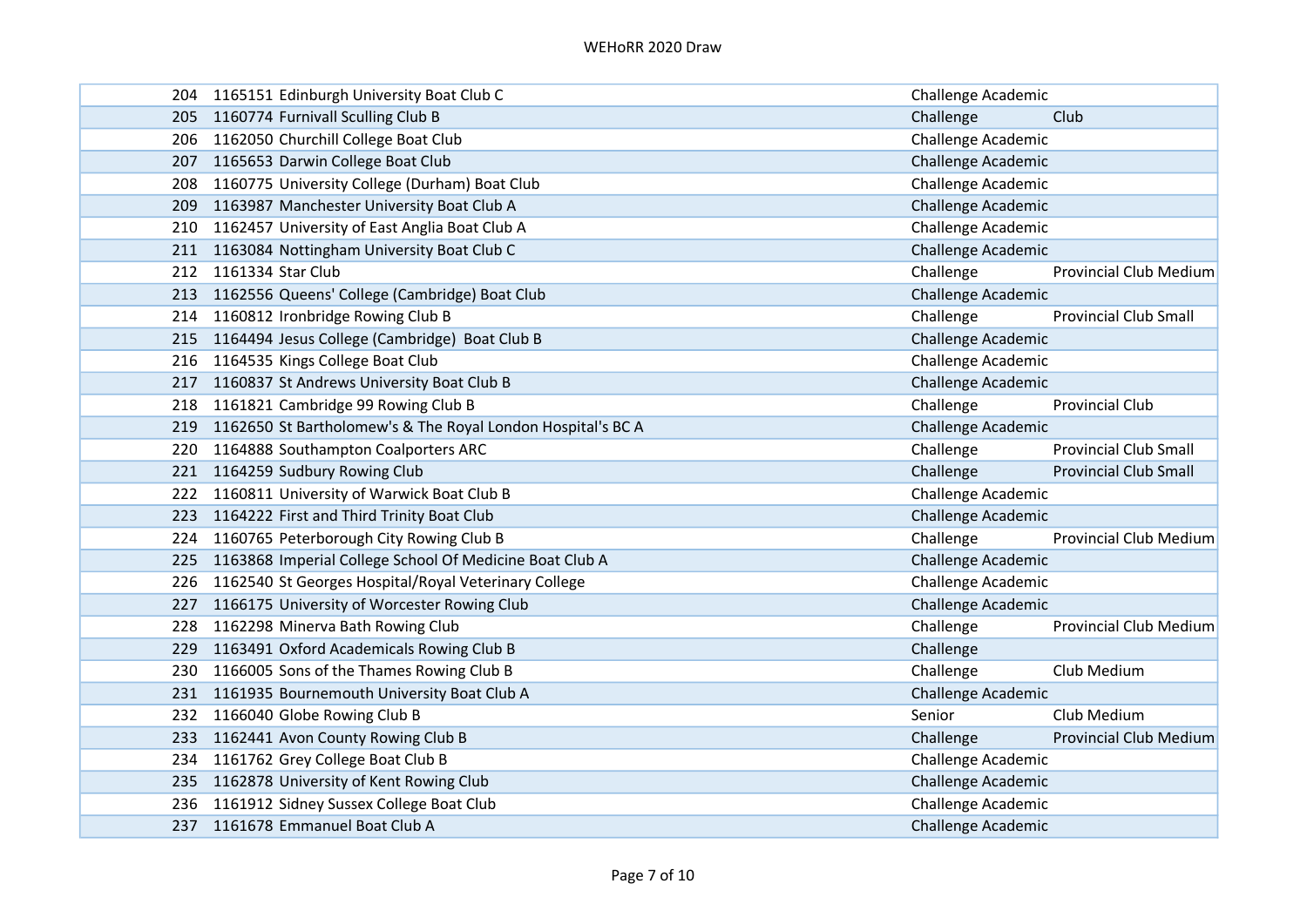|     | 238 1163864 Agecroft Rowing Club B                              | Challenge                 | <b>Provincial Club</b>       |
|-----|-----------------------------------------------------------------|---------------------------|------------------------------|
|     | 239 1162651 St Bartholomew's & The Royal London Hospital's BC B | Challenge Academic        |                              |
|     | 240 1162942 Magdalene Boat Club                                 | Challenge Academic        |                              |
|     | 241 1161990 Northampton Rowing Club                             | Challenge                 |                              |
|     | 242 1162156 Lymington Amateur Rowing Club                       | Challenge                 | <b>Provincial Club Small</b> |
|     | 243 1165724 Newnham College Boat Club                           | Challenge Academic        |                              |
| 244 | 1165444 York St John University Rowing Club                     | Challenge Academic        |                              |
|     | 245 1165854 London Otters Rowing Club                           | Challenge                 | Club Small                   |
|     | 246 1163262 Clare Boat Club                                     | Challenge Academic        |                              |
|     | 247 1163880 Fitzwilliam College Boat Club B                     | <b>Challenge Academic</b> |                              |
|     | 248 1163255 Lucy Cavendish College Boat Club                    | Challenge Academic        |                              |
|     | 249 1165847 St Edmund Hall Boat Club                            | Challenge                 |                              |
|     | 250 1160786 Lady Eleanor Holles Boat Club A                     | School/Junior             |                              |
|     | 251 1161109 Tideway Scullers School D                           | School/Junior             |                              |
|     | 252 1160788 Lady Eleanor Holles Boat Club B                     | School/Junior             |                              |
| 253 | 1161759 Headington School Oxford Boat Club B                    | School/Junior             |                              |
| 254 | 1160823 Godolphin & Latymer School Boat Club A                  | School/Junior             |                              |
|     | 255 1160921 Marlow Rowing Club D                                | School/Junior             |                              |
| 256 | 1160762 Putney High School Boat Club A                          | School/Junior             |                              |
|     | 257 1162179 Henley Rowing Club C                                | School/Junior             |                              |
|     | 258 1164133 Barn Elms/Kings College Sch                         | School/Junior             |                              |
|     | 259 1165369 Scottish Argonauts A                                | School/Junior             |                              |
| 260 | 1160785 Bedford Modern School Boat Club                         | School/Junior             |                              |
| 261 | 1160832 Putney High School Boat Club B                          | School/Junior             |                              |
|     | 262 1160917 Bedford Girls School Rowing Club                    | School/Junior             |                              |
| 263 | 1161243 Wimbledon High School Boat Club A                       | School/Junior             |                              |
| 264 | 1163966 Monmouth School For Girls RC                            | School/Junior             |                              |
| 265 | 1160754 Lady Eleanor Holles Boat Club C                         | School/Junior             |                              |
| 266 | 1161244 Wimbledon High School Boat Club B                       | School/Junior             |                              |
|     | 267 1164532 Cantabrigian Rowing Club E                          | School/Junior             |                              |
|     | 268 1161242 Wimbledon High School Boat Club C                   | School/Junior             |                              |
|     | 269 1161785 Stratford-upon-Avon Boat Club                       | School/Junior             |                              |
|     | 270 1161825 Godolphin & Latymer School Boat Club B              | School/Junior             |                              |
|     | 271 1160819 Ross Rowing Club B                                  | School/Junior             |                              |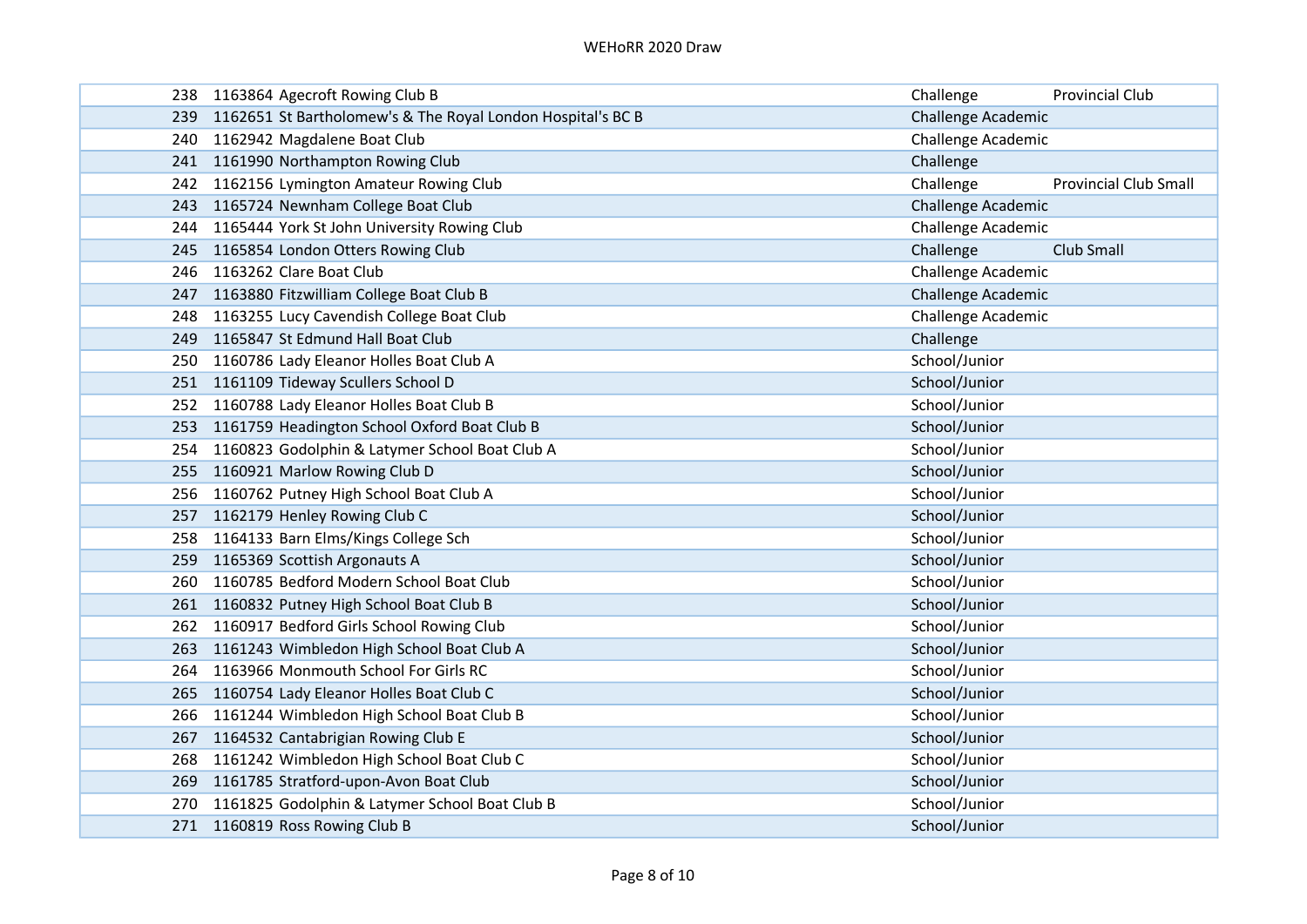|     | 272 1161436 Maidstone Invicta Rowing Club B                 | School/Junior     |
|-----|-------------------------------------------------------------|-------------------|
|     | 273 1160933 Molesey Boat Club C                             | School/Junior     |
|     | 274 1166184 Sacred Heart High School Rowing Club            | School/Junior     |
|     | 275 1160956 Canford School Boat Club                        | School/Junior     |
|     | 276 1165781 Scottish Argonauts B                            | School/Junior     |
|     | 277 1162303 Rob Roy Boat Club                               | School/Junior     |
|     | 278 1162891 Imperial College Boat Club B                    | Beginner Academic |
| 279 | 1161268 Durham University Boat Club C                       | Beginner          |
|     | 280 1162238 Vesta Rowing Club D                             | Beginner          |
|     | 281 1163233 St Johns College (Durham) Boat Club B           | Beginner Academic |
|     | 282 1165484 Newcastle University Boat Club E                | Beginner          |
|     | 283 1161089 University of Bristol Boat Club C               | Beginner Academic |
| 284 | 1164495 Lady Margaret Boat Club B                           | Beginner Academic |
|     | 285 1166013 Southampton University Boat Club B              | Beginner Academic |
|     | 286 1165131 Aberdeen University Boat Club                   | Beginner Academic |
| 287 | 1162432 Royal Holloway Boat Club                            | Beginner Academic |
|     | 288 1162456 University of East Anglia Boat Club B           | Beginner          |
|     | 289 1160752 University of Warwick Boat Club C               | Beginner Academic |
|     | 290 1165055 Cardiff University Boat Club C                  | Beginner Academic |
|     | 291 1163195 University of York Boat Club C                  | Beginner Academic |
|     | 292 1161820 City of Bristol Rowing Club D                   | Beginner          |
|     | 293 1165056 Cardiff University Boat Club D                  | Beginner Academic |
|     | 294 1166056 Bath University Boat Club B                     | Beginner Academic |
|     | 295 1163086 Nottingham University Boat Club D               | Beginner Academic |
|     | 296 1166166 Edinburgh University Boat Club D                | Beginner Academic |
| 297 | 1161335 Kingston Rowing Club C                              | Beginner          |
| 298 | 1163832 St Bartholomew's & The Royal London Hospital's BC C | Beginner Academic |
| 299 | 1165183 Glasgow University Boat Club B                      | <b>Beginner</b>   |
| 300 | 1165191 University of Surrey Boat Club B                    | Beginner Academic |
|     | 301 1164031 Imperial College School Of Medicine Boat Club B | Beginner Academic |
|     | 302 1165774 Vesta Rowing Club E                             | <b>Beginner</b>   |
|     | 303 1162854 Twickenham Rowing Club C                        | Beginner          |
|     | 304 1166024 Leeds University Boat Club B                    | Beginner Academic |
|     | 305 1162318 Sheffield University Rowing Club B              | Beginner Academic |